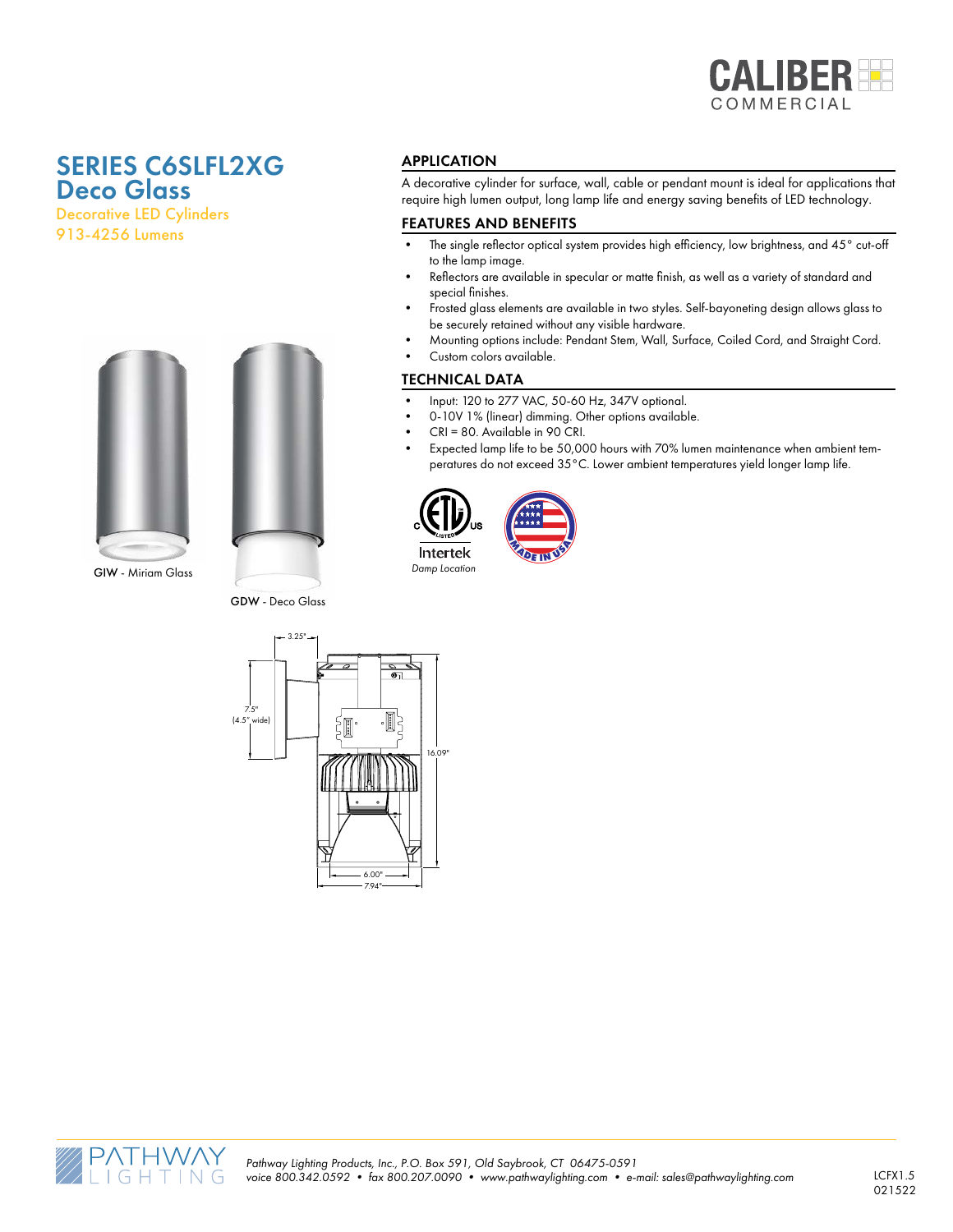

#### HOW TO ORDER

#### Catalog #:

*Example: C6SLFL2X110035KDA*

| <b>Fixture Series</b>                                                               | Delivered Lumens (Range)                                                                                                                                                                                                                                          | Color Temp.                                                                      | Dimming                                                                       | <b>Finishes</b>                                                                                                         | <b>Options</b>                                                                                                                                                                                     |  |  |  |
|-------------------------------------------------------------------------------------|-------------------------------------------------------------------------------------------------------------------------------------------------------------------------------------------------------------------------------------------------------------------|----------------------------------------------------------------------------------|-------------------------------------------------------------------------------|-------------------------------------------------------------------------------------------------------------------------|----------------------------------------------------------------------------------------------------------------------------------------------------------------------------------------------------|--|--|--|
| Surface C6SLFL2X<br>Pendant C6PLFL2X<br>C6WLFL2X<br>Wall<br>Straight Cord C6A*LFL2X | $1100 = 913L-965L, 10W$<br>1500 = 1207L - 1275L, 14W<br>2000 = 1598L-1689L, 20W<br>$3000 = 2451L - 2649L, 29W$<br>$4000 = 3261L - 3446L, 40W$<br>$5000 = 4031L - 4256L, 50W$<br>$C9 = 90$ CRI<br>See third page for delivered<br>lumens data and 90 CRI wattages. | $5K = 5000K$<br>$4K = 4000K$<br>$35K = 3500K$<br>$3K = 3000K$<br>$27K = 2700K^2$ | $DA = Xitanium$ 1%<br>0-10V (linear) standard<br>More Options<br>On Next Page | $blank = Matte White$<br>$MB = M$ atte Black<br>$SA = Satin$ Aluminum<br>$BZ = Bronze$<br><b>COLORS</b> (See Last Page) | $F = F$ use and Fuse Holder<br>$E33 = 347V$ Input<br><b>IEM</b> <sup>3</sup> = EM Battery Pack $w/$<br>Integral Test Switch.<br>Special ceiling canopy<br>required. Not available in<br>wall mount |  |  |  |
| $2 =$ white canopy/ black cord<br>$*$ 1 = white canopy/ white cord                  |                                                                                                                                                                                                                                                                   |                                                                                  |                                                                               |                                                                                                                         |                                                                                                                                                                                                    |  |  |  |

4 = black canopy/ black cord

| Example: 6VLEDGIWSPSCLPF |                                                                                                                                                         | $6$ = bronze canopy/ black cord<br>$5 =$ bronze canopy/ white cord<br>$8 =$ silver canopy/ black cord<br>$7 =$ silver canopy/ white cord |
|--------------------------|---------------------------------------------------------------------------------------------------------------------------------------------------------|------------------------------------------------------------------------------------------------------------------------------------------|
| <b>Trim</b>              | Trim Finish w/polished flange                                                                                                                           | 5000K only available in 80 CRI<br><sup>2</sup> 2700K only available in 90 CRI (C9).                                                      |
|                          | 6VLED - Downlight Reflector<br>- Miriam Glass<br>GIW<br>GDW<br>- Deco Glass<br>- Soft Specular Clear Alzak Finish<br><b>SCLPF</b><br>HAZPF - Haze Alzak | <sup>3</sup> 347(E3) not compatible with emergency battery option and requires use of DMX ceiling canopy.                                |
|                          | Contact sales department for alternate reflector finishes.                                                                                              |                                                                                                                                          |

3 = black canopy/ white cord

#### Stem Kit Specification:

| Example: PK24W            |                                                               |                                            |  |  |  |  |
|---------------------------|---------------------------------------------------------------|--------------------------------------------|--|--|--|--|
| <b>Pendant Stem</b>       | <b>Stem Length</b>                                            | <b>Finish</b>                              |  |  |  |  |
| $PK = Swivel$ Pendant Kit | Stem Length in increments of 12<br>Inches (Add 2" for Canopy) | $W = White$<br>$B = Black$<br>$Z = Bronze$ |  |  |  |  |

| Fixture: | ype: |  |
|----------|------|--|
| Project: |      |  |

*Manufactured and tested to UL#1598/8750 and CSA standards. All Pathway® products meet or exceed requirements as established by the National Electrical Code. Specifications subject to change without notice.* 

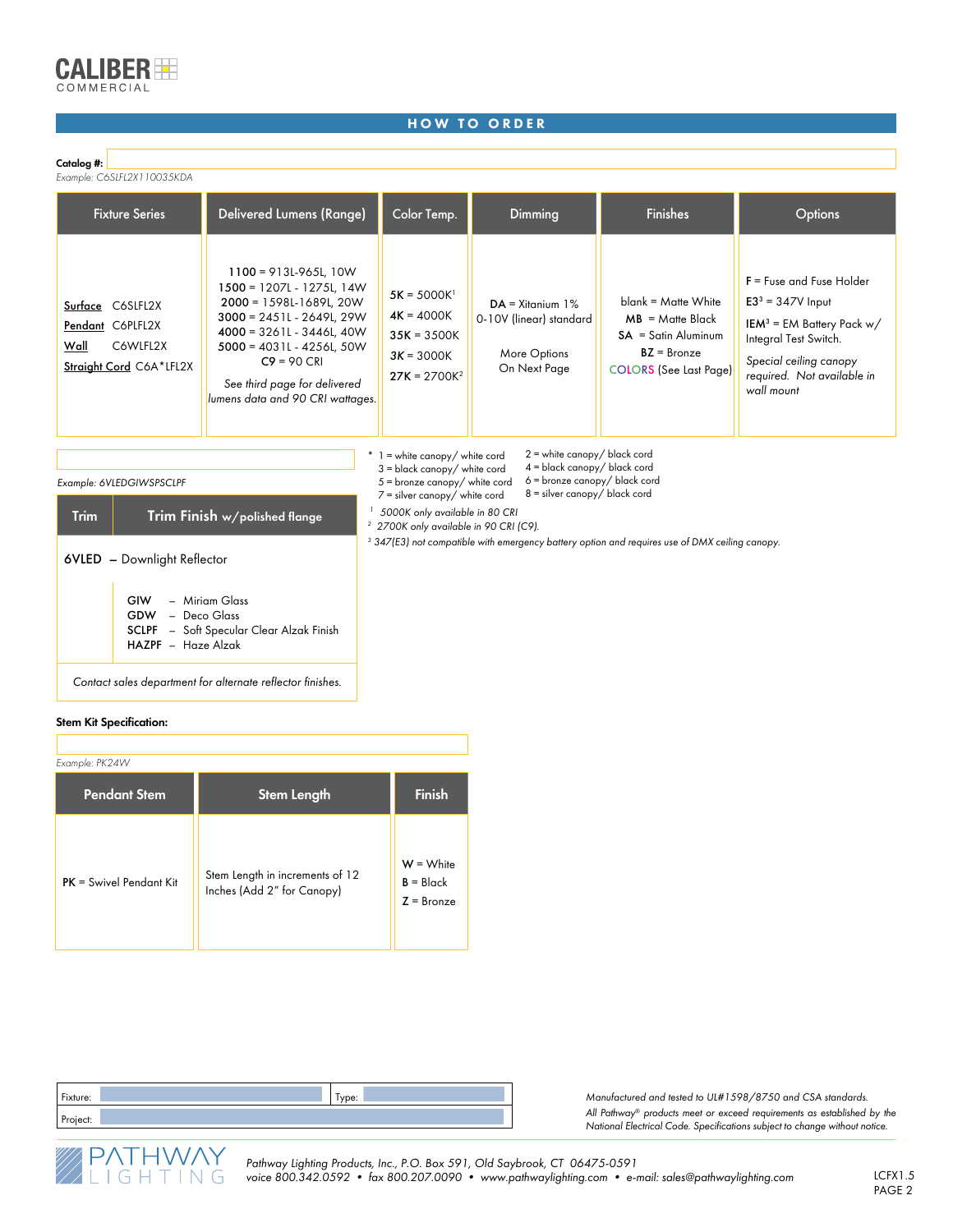

#### DIMMING OPTIONS

## Dimming Options:

*Specify option by suffix (shown in bold-face type)*

*Our White Paper regarding Linear vs. Logarithmic Operating Characteristics is available in our 'Downloads' section of our website, or you may request one my emailing Sales@PathwayLighting.com*

| 0-10V Dimming Options                                                                                                                                                                                                                                                                                                     |  | <b>Lutron Dimming Options</b>                                                                                                           | <b>DALI Dimming Options</b>                                                                                                                  |  | Forward/Reverse Phase Options                           |  |
|---------------------------------------------------------------------------------------------------------------------------------------------------------------------------------------------------------------------------------------------------------------------------------------------------------------------------|--|-----------------------------------------------------------------------------------------------------------------------------------------|----------------------------------------------------------------------------------------------------------------------------------------------|--|---------------------------------------------------------|--|
| $DA = X$ itanium 1% 0-10V (linear)<br>$DB = X$ itanium 1% 0-10V ( $logarithmic$ )<br>DC = EldoLED 0-10V 0% (logarithmic)<br>$DD =$ EldoLED 0-10V 1% (logarithmic)<br>$DE = E$ IdoLED 0-10V 0% (linear)<br>$DF =$ EldoLED 0-10V 1% (linear)<br>$DS = 0-10V$ 1% (linear) 347V only<br>DT = 0-10V 1% (linear) dim to off $*$ |  | $Max$ Lumen = 4000 at 80 CRI, or<br>Max Lumen = 3000 at 90 CRI<br>DG = Lutron Eco 1% (linear)<br>$DJ = Lutron 2 wire 1% (linear)$       | $Max$ Lumen = 5000 at 80 CRI, or<br>Max Lumen = 4000 at 90 CRI<br>$DK = EldoLED DALI 0% (logarithmic)$<br>DL = EldoLED DALI 1% (logarithmic) |  | $DM = 120V$ 2-wire forward/reverse<br>phase 1% (linear) |  |
| DMX <sup>^</sup> Dimming Options<br>(interfaced through 0-10V driver)                                                                                                                                                                                                                                                     |  | <b>RDM DMX</b>                                                                                                                          |                                                                                                                                              |  |                                                         |  |
| $XA = DMX$ Xitanium 1% (linear) <sup>1</sup><br>$XB = DMX$ Xitanium 1% (logarithmic) <sup>1</sup><br>$XC = DMX$ EldoLED 0% (logarithmic) <sup>1</sup><br>$XD = DMX$ EldoLED 1% (logarithmic) <sup>1</sup><br>$XE = DMX$ EldoLED 0% (linear) <sup>1</sup><br>$XF = DMX$ EldoLED 1% (linear) <sup>1</sup>                   |  | Max Lumen = $4000$ at 80 CRI, or<br>Max Lumen = 3000 at 90 CRI<br>$XG = DMX$ EldoLED 0% (logarithmic)<br>$XH = DMX$ EldoLED 0% (linear) |                                                                                                                                              |  |                                                         |  |

*<sup>1</sup> DMX and 347V input (E3) options are not compatible with emergency battery options.*

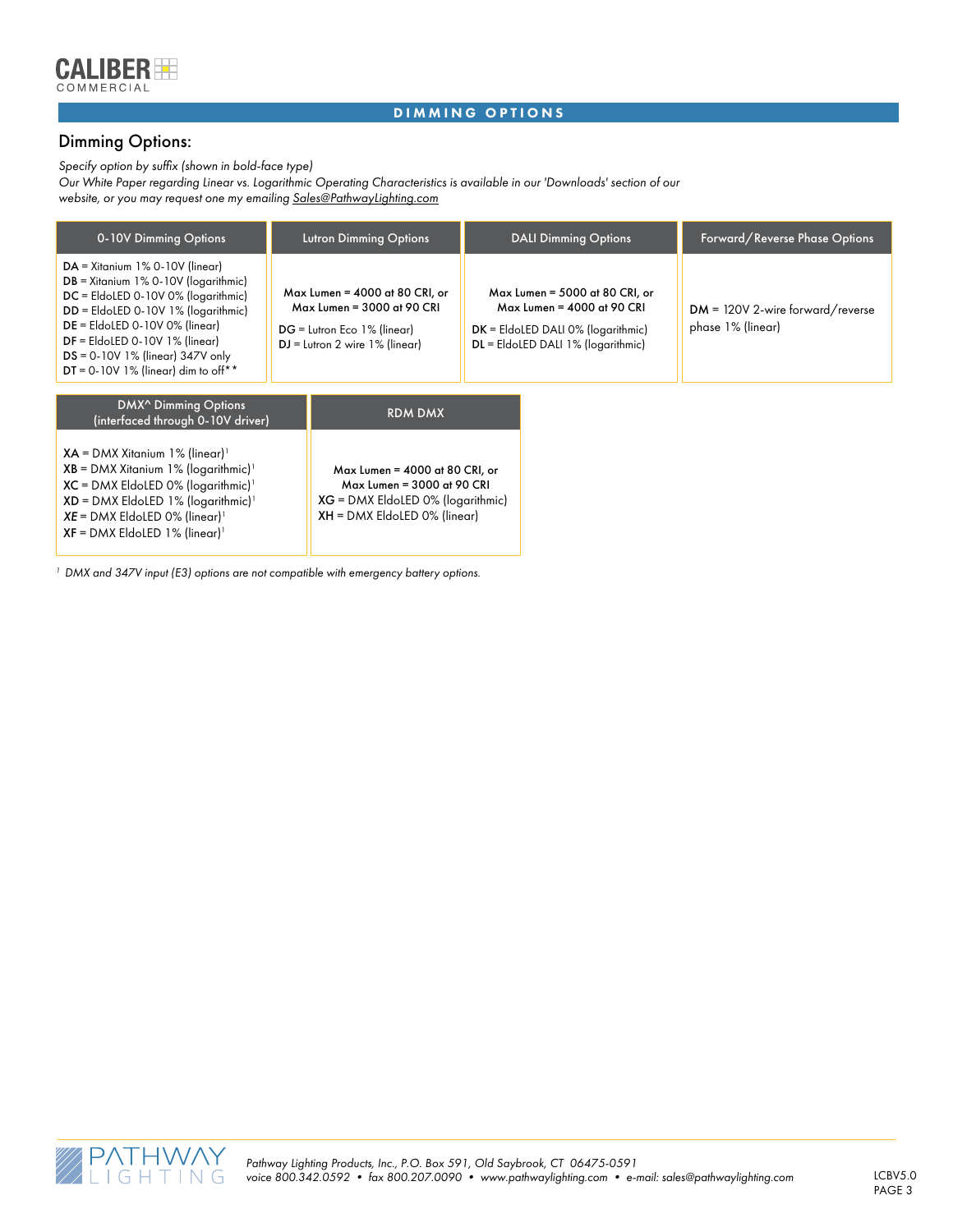

#### DELIVERED LUMENS

#### Delivered Lumen Data - 80 CRI (3500K Color Temperature)

| <b>FIXTURE</b>  | <b>TRIM</b>          | <b>LENS TYPE</b>    | <b>WATTAGE</b> | <b>DELIVERED</b><br><b>LUMENS</b> | <b>BEAM</b><br>DIST. | <b>LPW</b> |
|-----------------|----------------------|---------------------|----------------|-----------------------------------|----------------------|------------|
| C6SFL2X110035KG | <b>6VLEDGIWSCLPF</b> | <b>MIRIAM GLASS</b> | 12             | 920                               | $45^{\circ}$         | 76.7       |
| C6SFL2X150035KG | <b>6VLEDGIWSCLPF</b> | <b>MIRIAM GLASS</b> | 15             | 1215                              | $45^{\circ}$         | 81.0       |
| C6SFL2X200035KG | <b>6VLEDGIWSCLPF</b> | <b>MIRIAM GLASS</b> | 21             | 1610                              | $45^{\circ}$         | 76.7       |
| C6SFL2X300035KG | <b>6VLEDGIWSCLPF</b> | <b>MIRIAM GLASS</b> | 33             | 2649                              | $45^{\circ}$         | 74.8       |
| C6SFL2X400035KG | <b>6VLEDGIWSCLPF</b> | <b>MIRIAM GLASS</b> | 41             | 3285                              | $45^{\circ}$         | 80.1       |
| C6SFL2X500035KG | <b>6VLEDGIWSCLPF</b> | <b>MIRIAM GLASS</b> | 50             | 4057                              | $45^\circ$           | 81.14      |
| C6SFL2X110035KG | <b>6VLEDGDWSCLPF</b> | <b>DECO GLASS</b>   | 12             | 913                               | $44^{\circ}$         | 76.1       |
| C6SFL2X150035KG | <b>6VLEDGDWSCLPF</b> | DECO GLASS          | 15             | 1207                              | $44^{\circ}$         | 80.5       |
| C6SFL2X200035KG | <b>6VLEDGDWSCLPF</b> | <b>DECO GLASS</b>   | 21             | 1598                              | $44^{\circ}$         | 76.1       |
| C6SFL2X300035KG | <b>6VLEDGDWSCLPF</b> | <b>DECO GLASS</b>   | 33             | 2451                              | $44^\circ$           | 74.3       |
| C6SFL2X400035KG | <b>6VLEDGDWSCLPF</b> | <b>DECO GLASS</b>   | 41             | 3261                              | $44^{\circ}$         | 79.5       |
| C6SFL2X500035KG | <b>6VLEDGDWSCLPF</b> | <b>DECO GLASS</b>   | 50             | 4031                              | $44^{\circ}$         | 80.6       |

*Above Values reflect 3500K color temperatures and DA or DB Dimming. Add 2 Watts to power for other dimming options. Scaling factors for other color tempreratures: 2700K = 0.93 ; 3000K = 0.97 ; 4000K = 1.03*

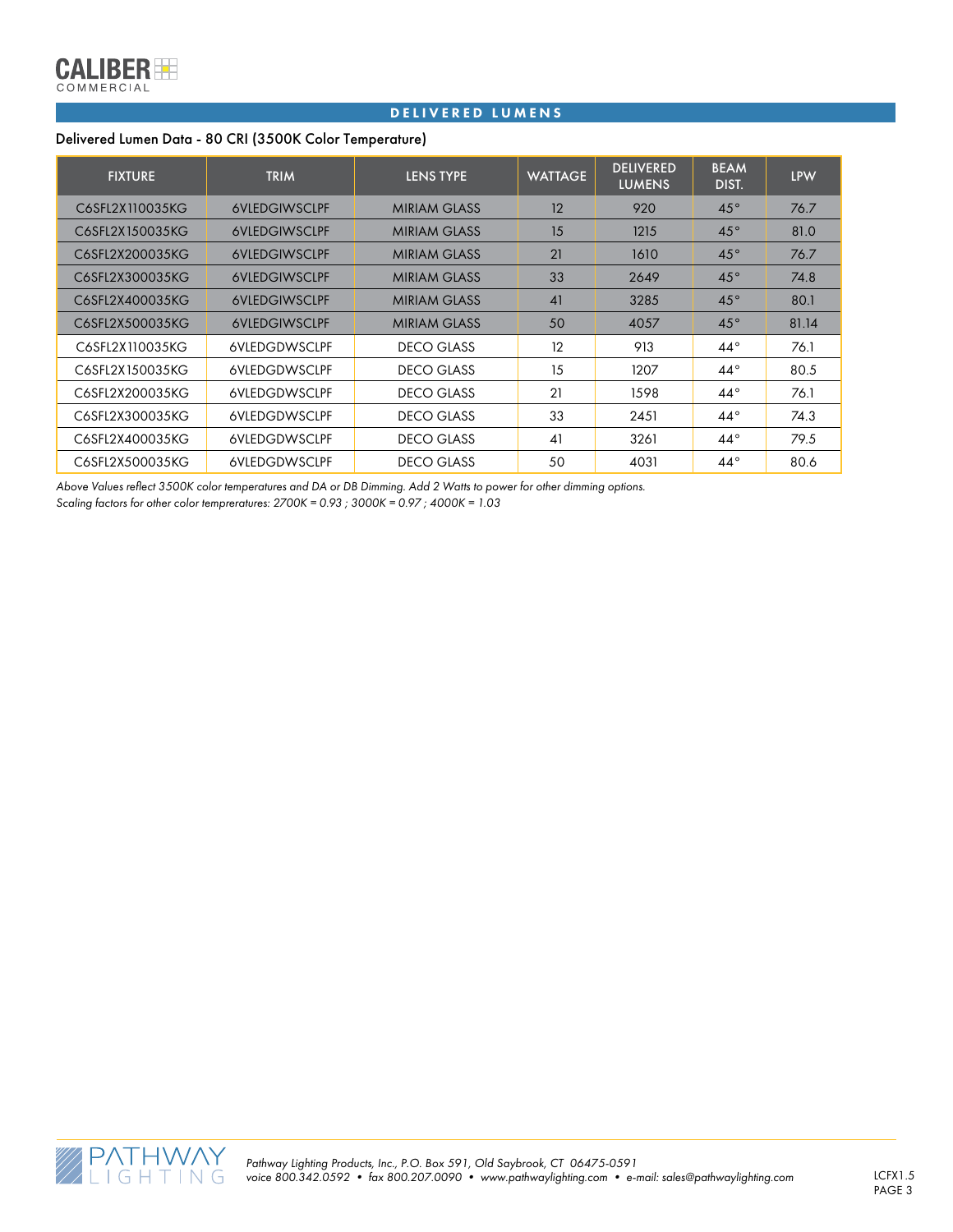

#### MOUNTING CONFIGURATIONS